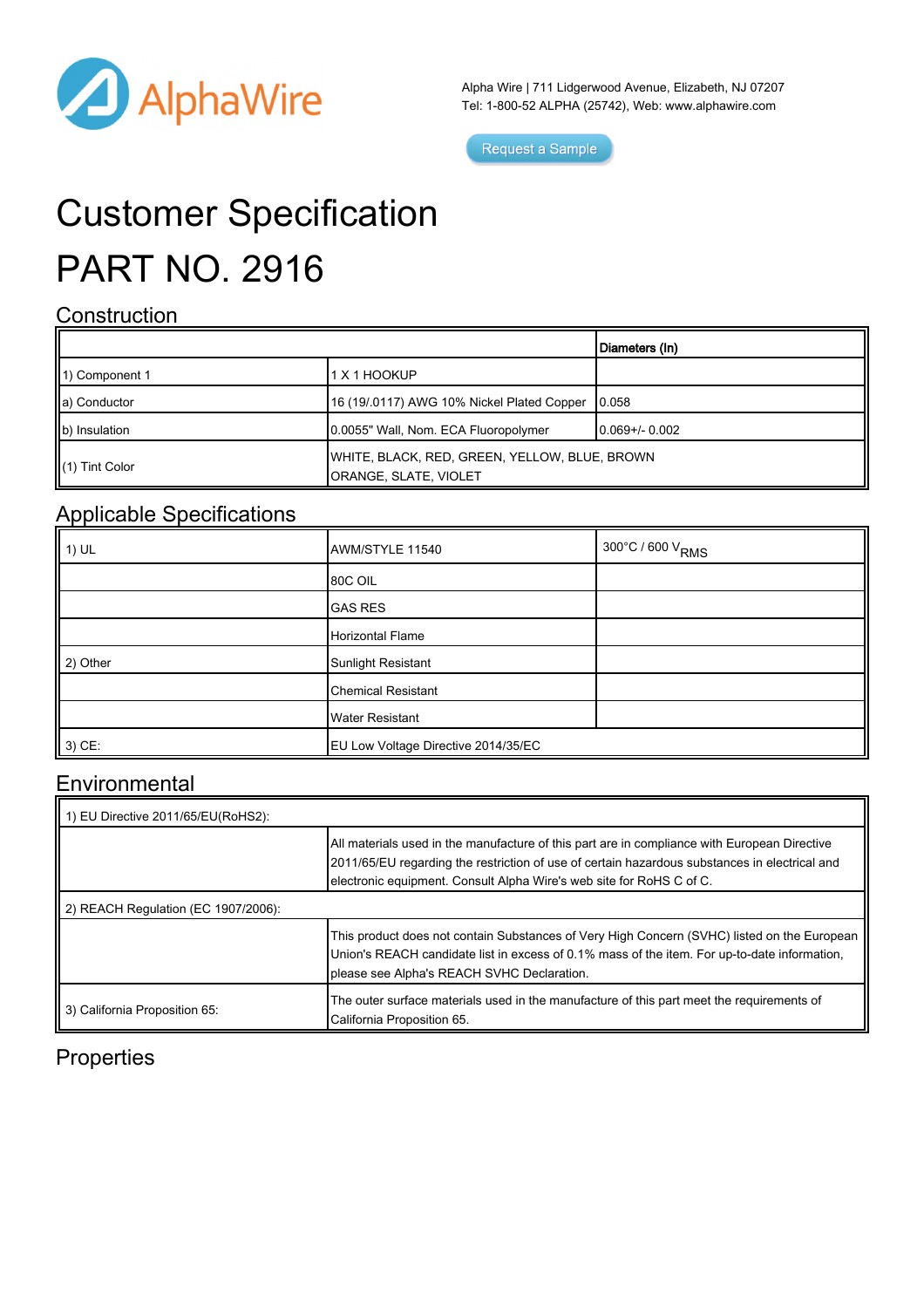| Physical & Mechanical Properties |                                 |  |
|----------------------------------|---------------------------------|--|
| 1) Temperature Range             | -150 to $300^{\circ}$ C         |  |
| 2) Bend Radius                   | 10X Cable Diameter              |  |
| 3) Pull Tension                  | 20.4 Lbs, Maximum               |  |
| <b>Electrical Properties</b>     | (For Engineering purposes only) |  |
| 1) Voltage Rating                | $600 V_{RMS}$                   |  |
| 2) Inductance                    | 0.03 µH/ft, Nominal             |  |
| 3) Conductor DCR                 | 4.6 Ω/1000ft @20°C, Nominal     |  |

#### **Other**

| Packaging  | Flange x Traverse x Barrel (inches)         |
|------------|---------------------------------------------|
| a) 1000 FT | $6.5 \times 4 \times 2.5$ Continuous length |
| b) 100 FT  | 2.75 x 2 x 1.125 Continuous length          |
|            | [Spool dimensions may vary slightly]        |
| Motes:     |                                             |

 $\parallel$ a) Certain colors and put-up combinations may only be available by special order, minimums may apply.

[www.alphawire.com](http://www.alphawire.com)

Alpha Wire | 711 Lidgerwood Avenue, Elizabeth, NJ 07207 Tel: 1-800-52 ALPHA (25742)

Although Alpha Wire ("Alpha") makes every reasonable effort to ensure their accuracy at the time of publication, information and specifications described herein are subject to errors or omissions and to changes without notice, and the listing of such information and specifications does not ensure product availability.

Alpha provides the information and specifications herein on an "AS IS" basis, with no representations or warranties, whether express, statutory or implied. In no event will Alpha be liable for any damages (including consequential, indirect, incidental, special, punitive, or exemplary) whatsoever, even if Alpha had been advised of the possibility of such damages, whether in an action under contract, negligence or any other theory, arising out of or in connection with the use, or inability to use, the information or specifications described herein.

#### ALPHA WIRE - CONFIDENTIAL AND PROPRIETARY

Notice to persons receiving this document and/or technical information. This document is confidential and is the exclusive property of ALPHA WIRE, and is merely on loan and subject to recall by ALPHA WIRE at any time. By taking possession of this document, the recipient acknowledges and agrees that this document cannot be used in any manner adverse to the interests of ALPHA WIRE, and that no portion of this document may be copied or otherwise reproduced without the prior written consent of ALPHA WIRE. In the case of conflicting contractual provisions, this notice shall govern the status of this document. ©2013 ALPHA WIRE - all rights reserved.